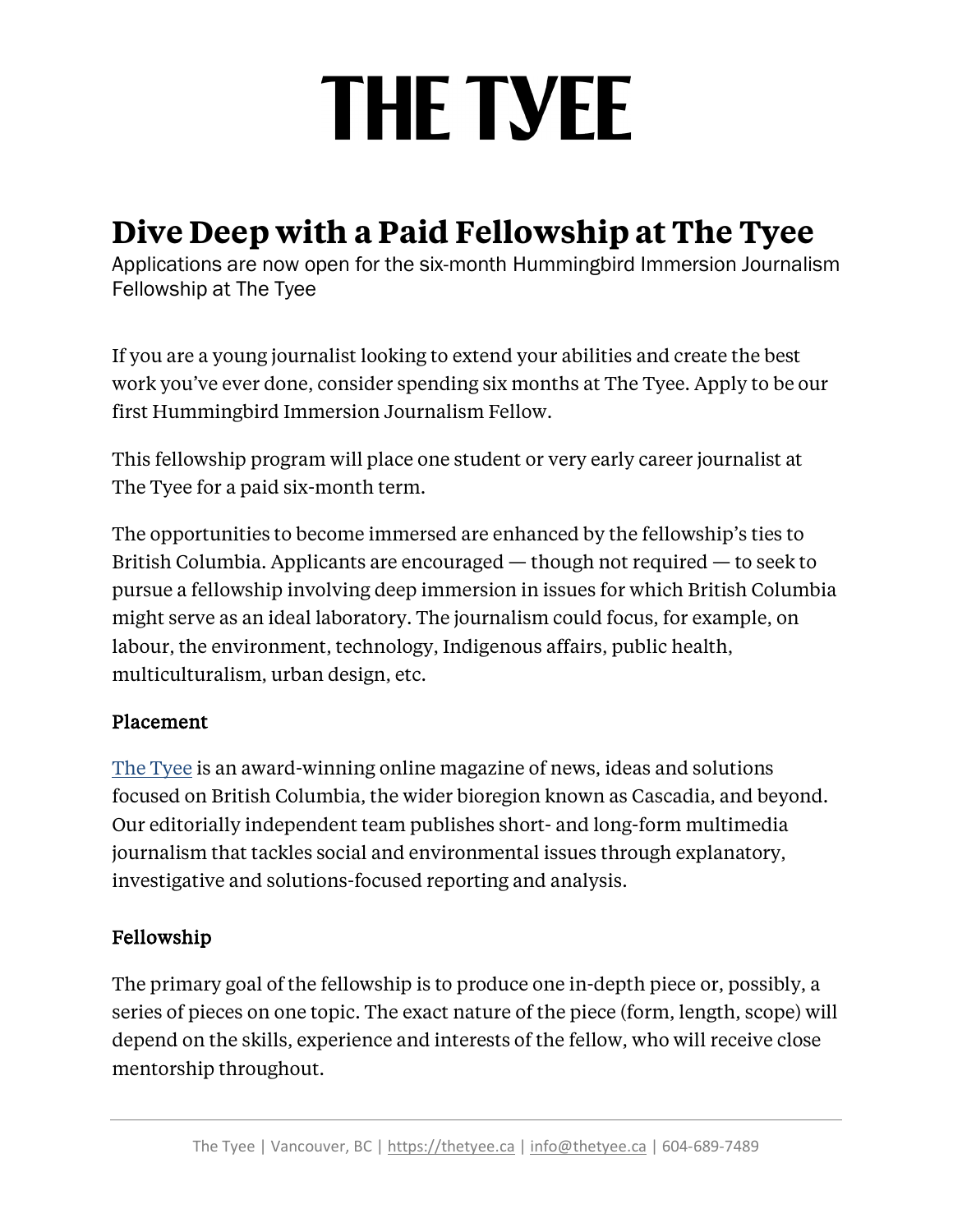# **THE TYEE**

The fellow will also have the opportunity to gain experience in other areas depending on time available and interest. This could include: fact-checking, researching, writing, newsletter prep, editing, photography, videography, video editing, data visualization, motion graphics, animation, and/or illustration.

### Skills and qualifications

We will consider upper-year students or recent graduates from programs in journalism, writing, communications, or similar course of study. Other degrees will be considered if supplemented by journalism or writing experience.

We are looking for a self-starter who can work independently, yet collaboratively, as part of a team.

We value creativity and teamwork.

Experience with digital media is a strong asset.

Candidates should have a strong knowledge of British Columbia or the Pacific Northwest.

#### Pay, timing and logistics

Ideally fellows would be physically present in the publication's office, but with COVID that may not be practical, or possible for 2022, in which case candidates can work from their current location if they have reliable and fast internet access.

Pay is C\$3,500 per month.

Term will be September 2022 to February 2023. There is some flexibility in dates.

### To apply

Please send an email to [jobs@thetyee.ca](mailto:jobs@thetyee.ca) with "Hummingbird Fellowship" in the subject line with your cover letter, resumé and relevant samples of your work (or include a link to samples in cover letter or resumé). The letter should include a short description of the in-depth journalism project you have in mind pursuing,